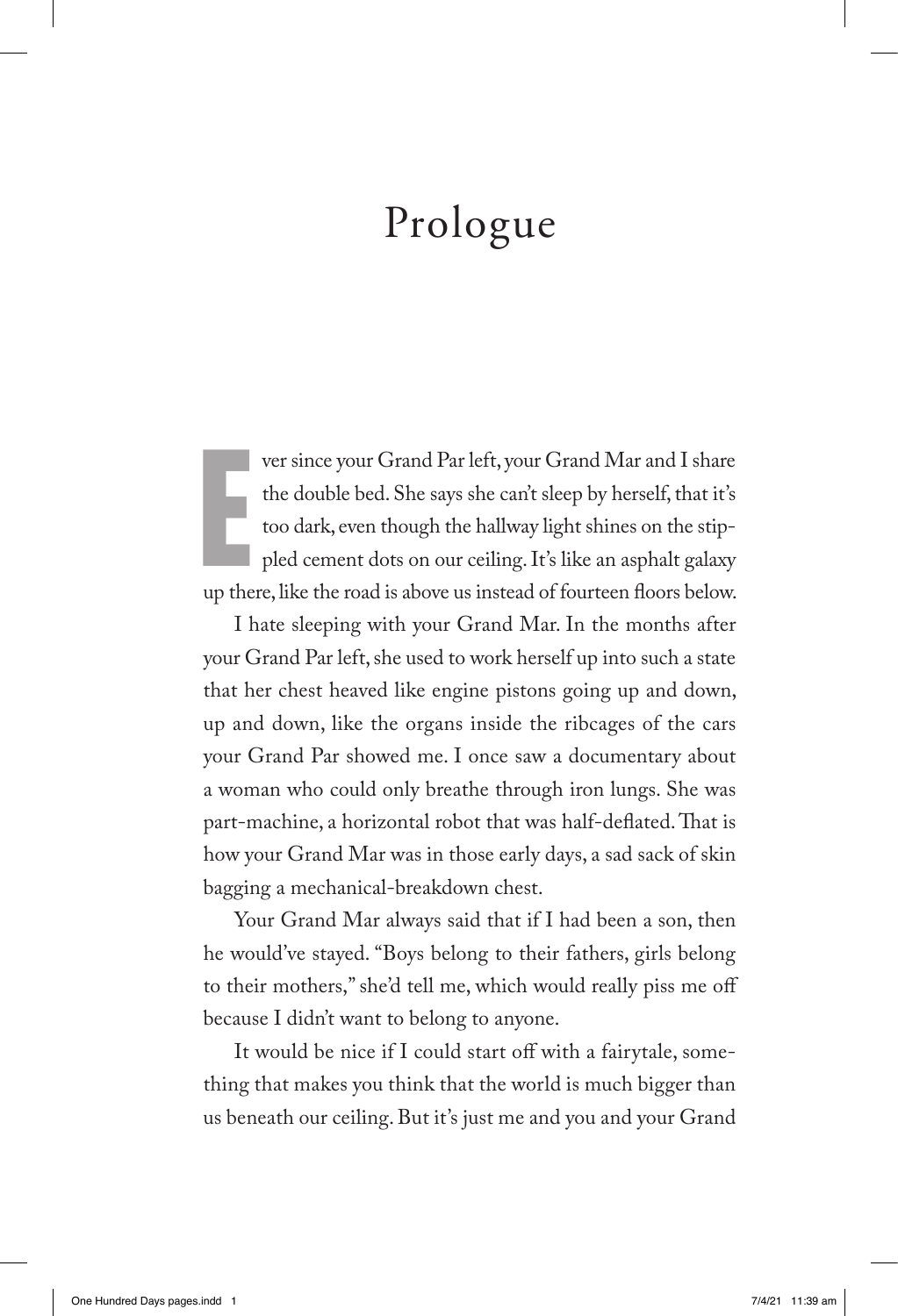Mar and the dark, and even though I would like to begin anywhere but here, here is where I am and where you start.

In the dark there is no big bad wolf, even though your Grand Mar wants to wring his name out of me. In fairytales the princess stays silent, because if she blurts out even one syllable, snakes fall from her mouth, or the kingdom collapses, or her firstborn is doomed. As for the hero prince, well, he can say whatever he likes; worlds never crumble when he rabbits on. Sometimes the beast and the prince are the same person, but you will find these things out for yourself, I think.

I know your Grand Mar stares at me in the blackness. I can feel her head turning on her pillow, and then she asks, "Who is it?"

When I don't answer, she says, "Do you even know who it is? Because if you don't know who it is, we can get the police to look for them and catch them and lock them away." She says this to me like I am five years old and don't know about the law. "In jail," she adds.

When I still won't talk, she mutters, "Never knew any girl could be so dumb."

I am not dumb, even though I know your Grand Mar thinks this every time I make a decision that has nothing to do with her. She has to say yes or no to every thought of mine, and it gets harder and harder to have secret thoughts since we share the same bed and she bugs me every night, but I have this notebook and she can't read what I write even if she opens it (which she has) and grills me about it (which she also has). "Just practising my writing," I tell her, which is not a lie at all, "for when I go back to school," which we both know is a lie.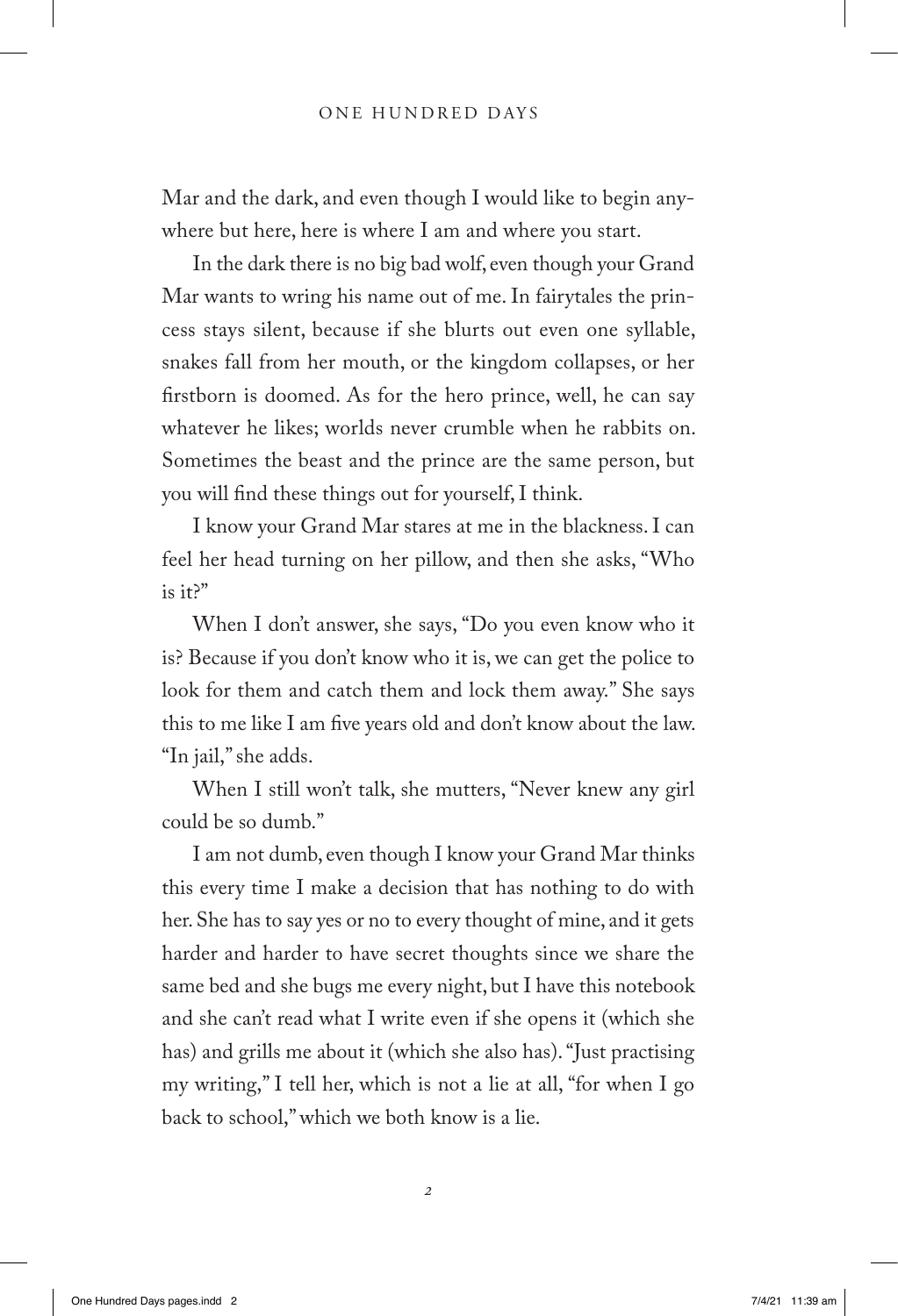When she is not in such a dark-dark mood, she is even patient and cajoling. "You can tell your Mar," she says. "You know I want to help you. You will not get into any trouble if you let me know." I hate this even more than her anger. I know she will go back on her word, that I will not only get myself into trouble but your dad too.

I say nothing, and predictably, after a few seconds, she falls back into her angry state, sizzling and hissing like water on a hotplate.

"Will it be a Ghost baby or a human baby?" she spits.

I say nothing.

Being so close to her makes me curl up inside myself like a cashew. Your Grand Mar wishes she could have known about you when you were the size of a nut, because then she could have found a way to shake you from your shell. But even I didn't know about you then.

Your Grand Mar is not the only one who says I am stupid. They look at me like I'm a caged bunny that escaped and got myself into a bad state, all soft paws and silent yowls. But your father was not a criminal. He was just a boy I liked, and then he left, but by then you were here.

And like some mythical monster, I now have two heartbeats.

"Listen, can you hear that, Karuna? That's your baby's heartbeat," Dr Masano said, when she first put the fetoscope to my stomach. I'd waited too long to see the doctor, so the first time I heard you, you were a loud and frantic throb.

"It's scared," I told her. "That's why its heart is beating so fast." Before you'd even begun, I felt like I'd stuffed up, stuffed you full of my own fears.